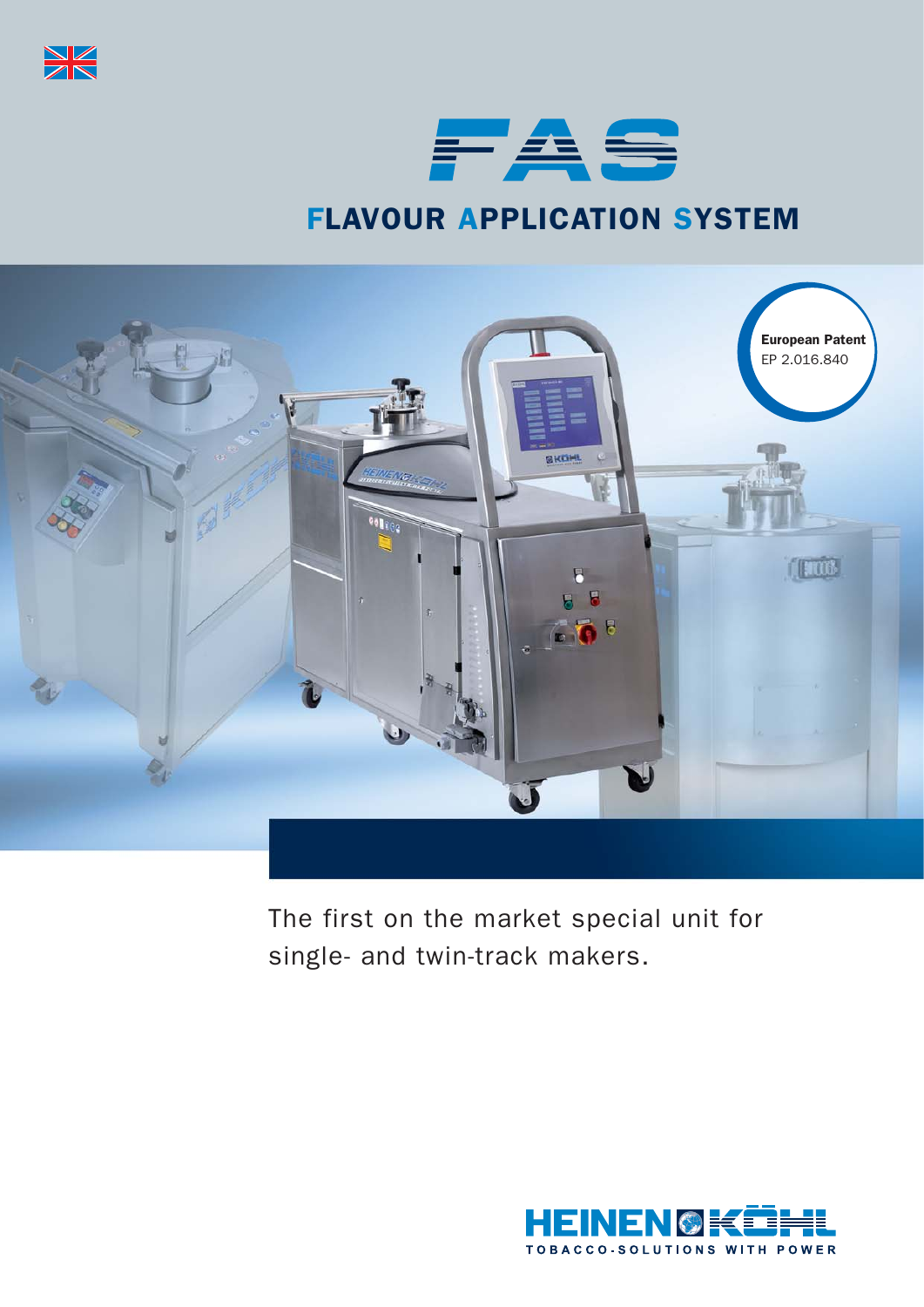

- For single-track and twin-track makers
- Capable to process all types of flavour
- Heating system
- Big mobile storage tank
- $\blacksquare$  High precision dosing system
- Closed loop control system
- No calibration necessary
- ATEX TÜV certificate
- Modular design
- **OEM** interface kit for all cigarette and filter makers
- Tailor-made for innovative design requirements

## Constant homogeneous application of flavour liquid into tobacco, filter and onto paper.

The Flavour Application System FAS is a mobile unit ensuring homogeneous application of flavour liquid:



#### into the suction-rod conveyor of cigarette maker.

(Decouflé, GD, Hauni, Molins) The spray nozzle is positioned so that only the tobacco in the middle of the cigarette is sprayed; overfeed remains unsprayed.



#### into the transport jet of any kind of filter makers.

The special filter nozzle allows spraying directly into the centre of the filter or onto filter thread.

onto paper or reconstituted tobacco.



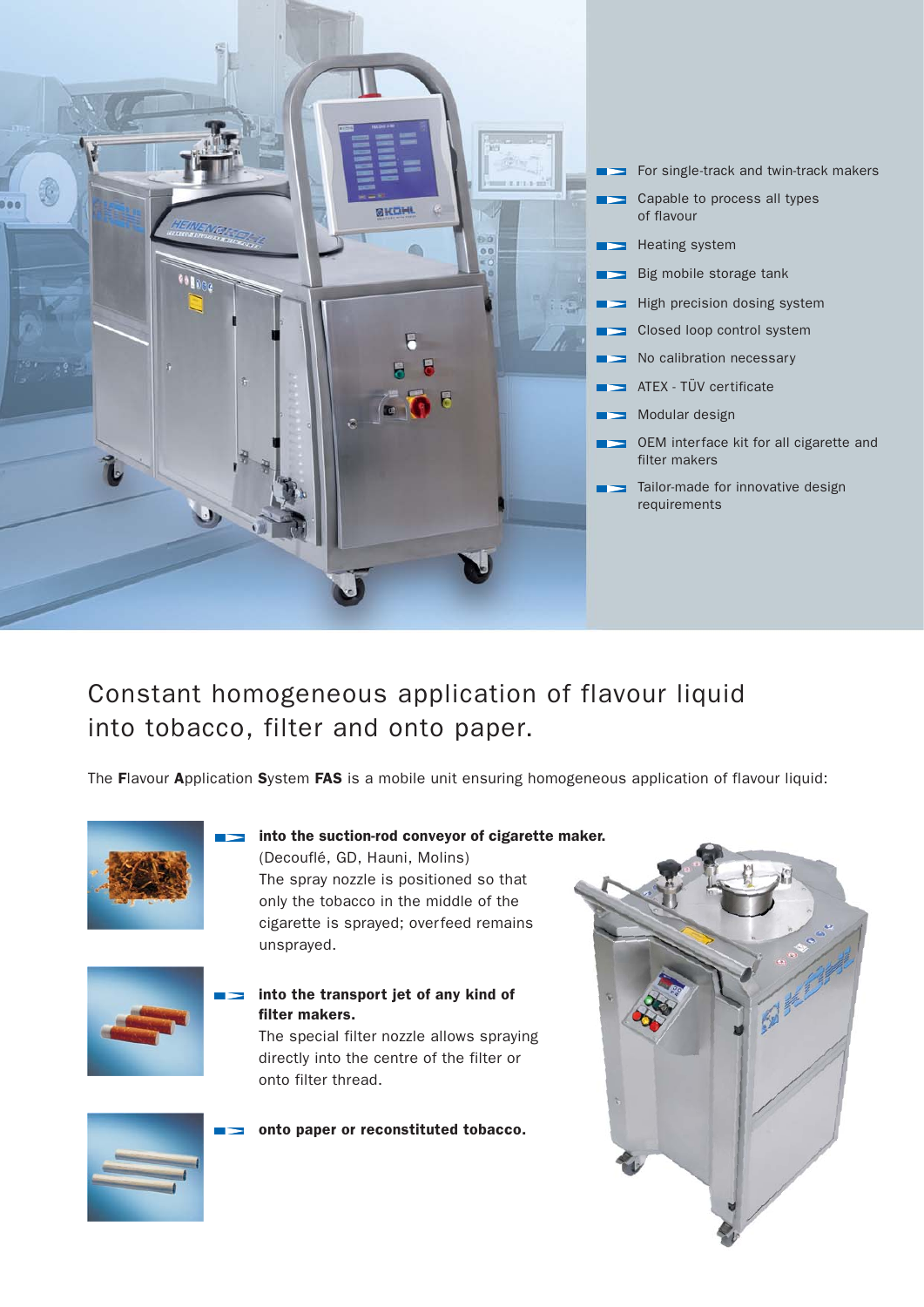|  | <b>Designation</b>                 |                                         |
|--|------------------------------------|-----------------------------------------|
|  | Power supply (with heating system) | 3 x 400 Volt/AC-50 Hz/8 KW              |
|  | Heating internal (FAS)             | 3 x 400 Volt/AC-50Hz/4 KW               |
|  | Heating external (Maker)           | 1 x 24 Volt/AC-50Hz/0,3 KW              |
|  | Heating external tank              | 3 x 400 Volt/AC-50Hz/3,5 KW             |
|  | Air supply                         | 4 to 6 bar                              |
|  | Dosing range                       | 1 - 480 g/min.                          |
|  | Dosing precision                   | $\pm$ 3% to $\pm$ 0,5% of desired value |
|  | Temperature range                  | 20°C to 70°C                            |
|  | Temperature precision              | ± 3% of desired value                   |
|  | Machine speed cigarettes           | 1.000 to 20.000 Cig./min.               |
|  | Machine speed filters              | 2 x 600 m/min.                          |
|  | Capacity working tank              | appr. 5 l                               |
|  | Capacity mobile tank               | appr. 45 l                              |
|  | Housing dimensions (L x W x H)     | 1400 x 550 x 1400 mm                    |

#### Heating System

The heating system of the FAS features a smooth melting process for flavour types (e.g. menthol), that require heating in order to reach a processable viscosity. It guarantees that all vital components of the unit maintain uniform temperature during production, thus ensuring that the viscosity of the flavour remains constant from tank up to spray nozzle. The heating devices can easily be deactivated for flavour types that have a processable viscosity level at room temperature.

#### Tank System

The FAS is equipped with an external mobile tank with a capacity of about 45 litres. It can be filled and hermetically closed in a separate area. The insulated enclosed tank contains a heating system permitting to melt pure menthol offline or during production. The tank is equipped with a quick-plugconnection for liquid as well as for electrical supply. Changing the tank can be done without stopping the maker and without any unpleasant odour.

#### Modular Design

Thanks to its modular design the Flavour Application System FAS offers utmost flexibility to suit customers' requirement. Therefore all kinds of customer requests can be integrated into the system.

| <b>Type</b>                | <b>Single Line</b>      | <b>Double Line</b> | <b>Alcohol-based Flavour</b> | <b>Pure Menthol</b> | <b>Cigarettes</b> | <b>Filter</b> |
|----------------------------|-------------------------|--------------------|------------------------------|---------------------|-------------------|---------------|
| <b>FAS Cold Classic</b>    | $\mathbf{e}_\mathrm{a}$ |                    | ❖                            |                     | <b>SE</b>         | ❖             |
| <b>FAS Cold Twin Track</b> | o de                    |                    | $\infty$                     |                     |                   | ❖             |
| <b>FAS Hot Classic</b>     | ❖                       |                    |                              | ❖                   |                   | ٠             |
| <b>FAS Hot Twin Track</b>  | ÷                       |                    |                              | ❖                   | <b>SO</b>         | ❖             |
| <b>FAS Uni Classic</b>     | 榛                       |                    | ٠                            | ❖                   |                   |               |
| <b>FAS Uni Twin Track</b>  | 幸                       |                    | ×                            |                     | $\bullet$         | ×             |